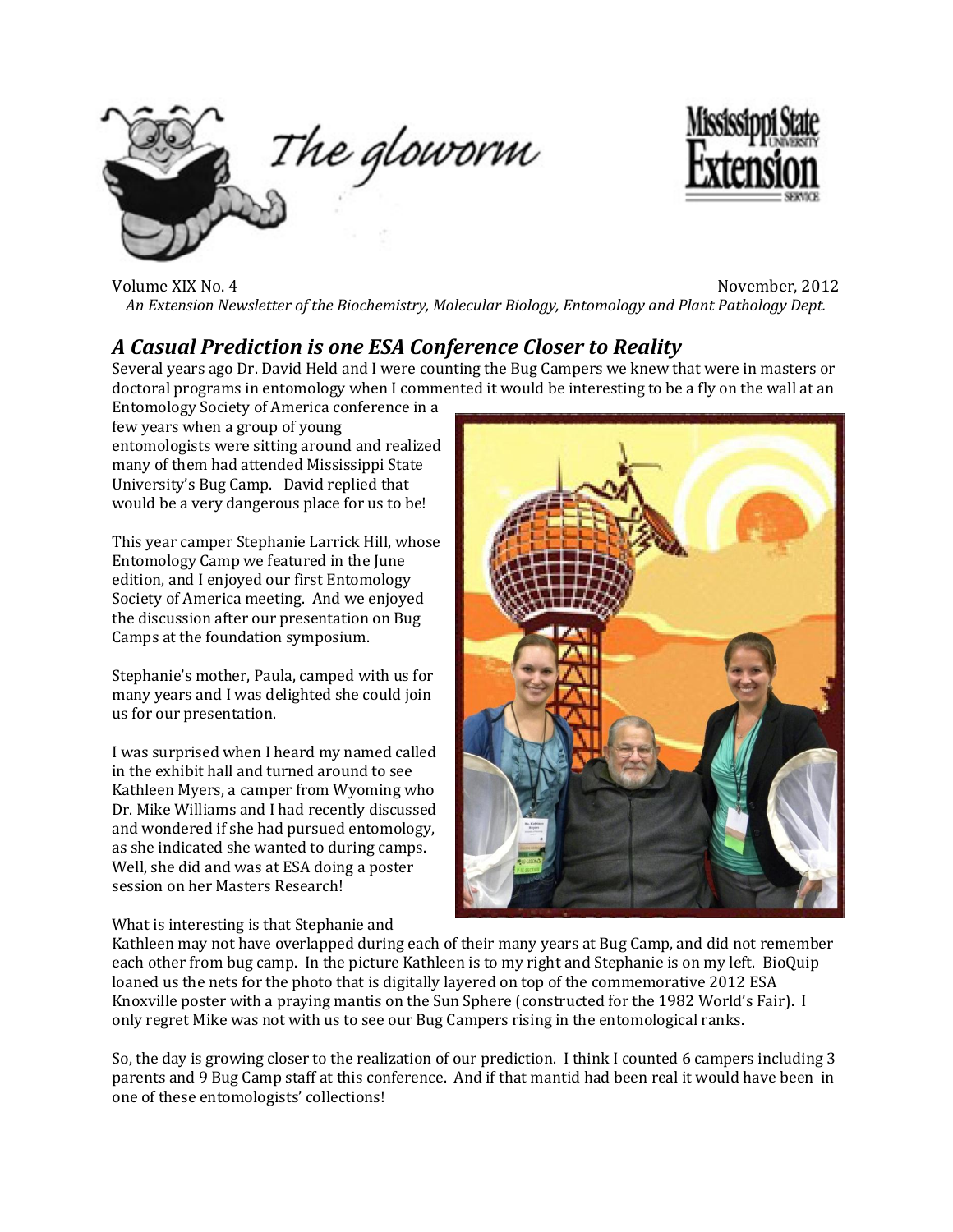# *BugFest at the MSU Crosby Arboretum was a Huge Success*

There are a lot of ways to evaluate things and our outreach programs are no exception. Before you evaluate something you need to define what you hope to accomplish. With BugFest it was clearly apparent the participants, or visitors, had a great time. The smiles on their faces were great indicators and their questions and follow-up questions spoke volumes as to the effectiveness of what we were doing. Seeing many of the same families year after year is enjoyable and another indicator. Watching so many children collect and handle insects and spiders is a powerful indicator that the realization that all insects are not bad is growing. And then, there are other things. We use BugFest as a training/ motivational venue for our bug and plant campers. Watching the campers grow from year to year and share their knowledge with BugFest visitors is absolutely enjoyable and is a powerful measure of the success of BugFest.



That said I would like to introduce you to a few campers. Breanna Lyle has been camping with us for a number of years and is a valuable BugFest staff member. She is now a junior at MSU. Breanna's specialty is spiders and she carries live specimens with her or collects them on site for use in her handson programs. Breanna knows many spiders and is interested in their personality differences, and that is why she has begun offering a Spider Day at the arboretum!





Matthew Thorn has also been with us for a number of years as well and he is developing an ecological awareness of insects and their role in the environment. He has also found a mosquito that is new to Mississippi and with Dr. Jerome Goddard produced an article on it.

He also spoke to a mosquito board at the request of Mississippi Department of Health Entomologist Wendy Varnado.

Edward Entsminger is my graduate student and there is no job too

big, too small or too different for him. He jumps right in and goes to work – there is nothing he cannot do. Edward is never idle and quite good at making things happen. His most recent job is bug chef!



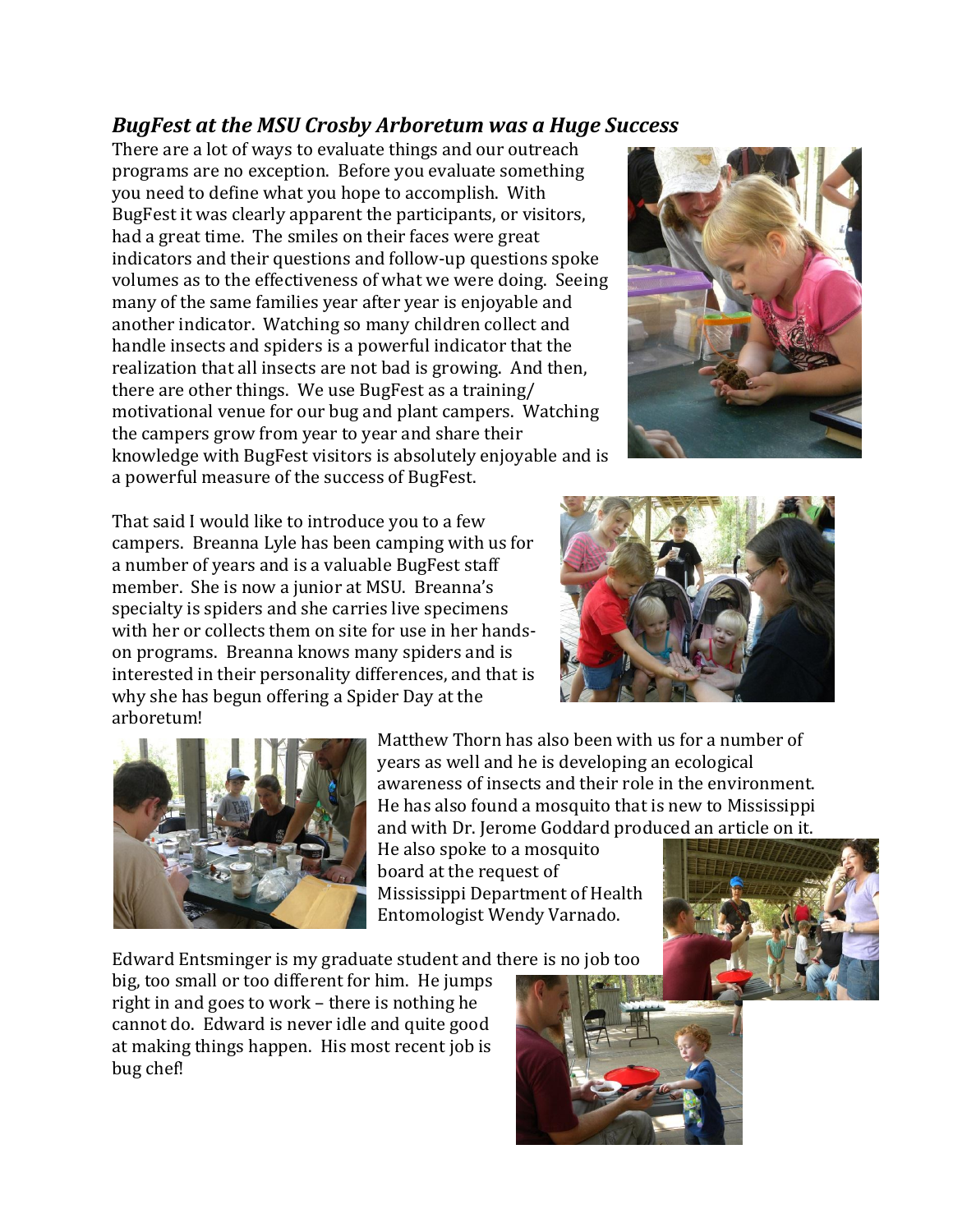Deanna Lyle heard the other drummer at Bug and Plant Camp and is becoming quite the horticulturalist! She has been a great help to Dr. Lelia Kelly on the plant side of camp and since we are in a large carnivorous plant mecca at BugFest she leads tours of the pitcher plant bogs introducing visitors to pitcher plants, sundews and bladderwort!

Andrew and Dr. Bill Sanford have been assisting with BugFest



for a few years and have even assisted with Bugs Night Out at the Noxubee National Wildlife Refuge. They became very good friends of bug camp their first year by making their farm available for us to collect on when our campsite proved to be insect-free!

Cole Smith and Zandyn Tolar are new BugFest staff and are coming along fine. The lead hikes, answer questions along the trails and help visitors learn to use their nets. We have great expectations for these young entomologists!

Daniel Fleming is new to bug camp but it did not take him long to realize he had found a new twist to his career. Daniel, a doctoral student in Entomology at MSU, is a natural and where-ever he goes he will find outreach easy. Daniel is always thinking and looking for a job left undone. He is quite perceptive and after his first BugFest made some suggestions that will improve the flow of visitors through the activity center.

Terri Borne is a bug and plant camper as well as a teacher. She has discovered that children love bugs and she keeps her collections at school and reports they generate a considerable amount of excitement. It is always exciting to have Terri at BugFest because she is multitalented and can walk from the midway to pinning table without missing a step and she is equally apt at assisting visitors collecting on the trails. She is also a great asset at Bug Camp.

## *Bee Essay Contest – 2013*

Campers, this should be easy money for you! It is early, so get started now with your essay and go over it again during the Christmas holiday. I think Mississippi has had one second place winner at the national level and several follow-ups. -- Dr. John

### **Topic for 2013:** *Reducing the Usage of Bee-Killing Pesticides in my Community*

Length: 750 to 1000 words (This does not include references and Biographical sketch.)

**Format:** Submit as Microsoft Word compatible document, double spaced in 12-pt Times

### **Due Date: January 10, 2013, before 5:00 PM**

Contest is open to active 4-H Club Members only. Submit Mississippi essays to the e-mail address shown below. Do not send to the national Foundation office. (The first place essay for Mississippi will be submitted for national competition.)